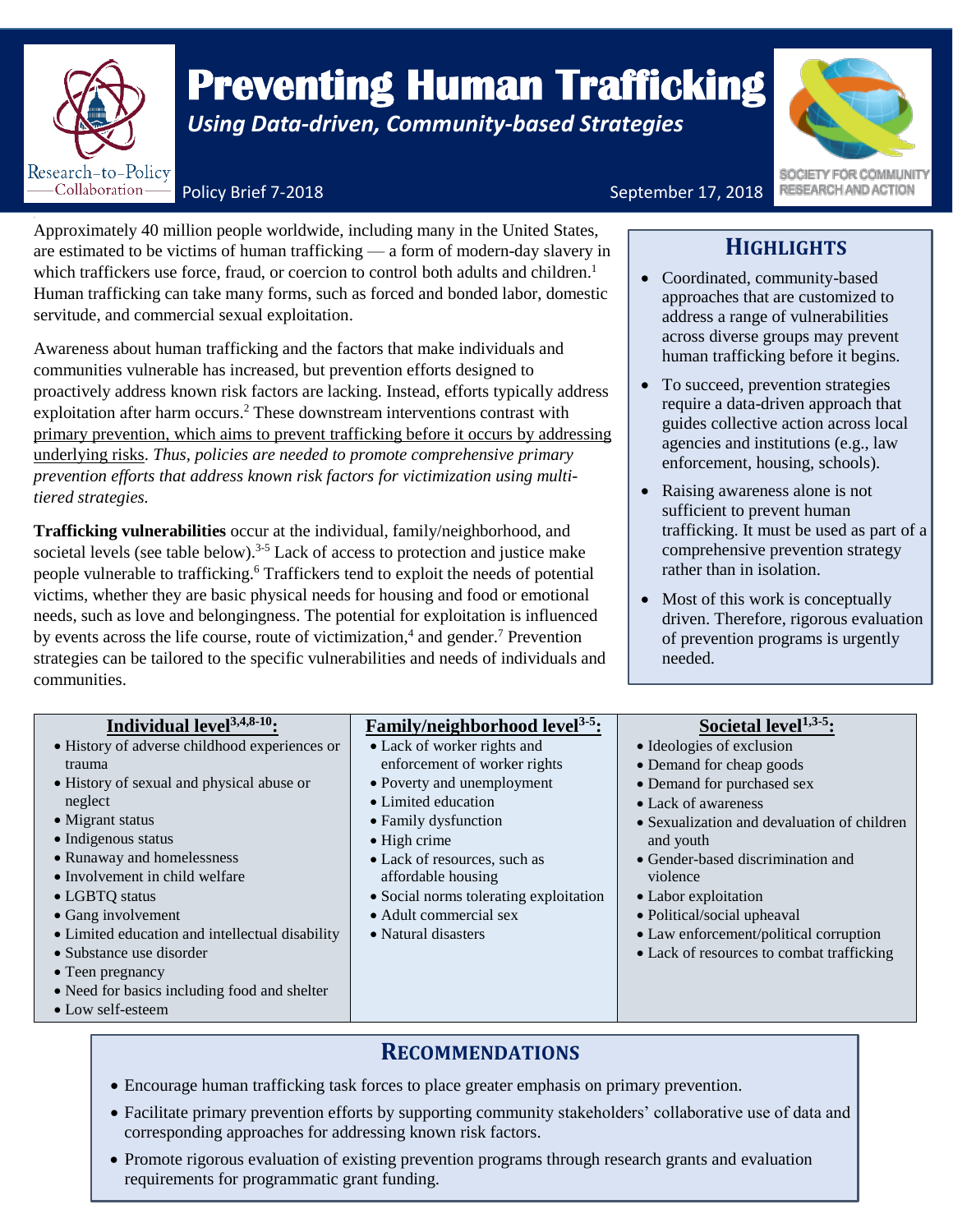**Coordinated Primary Prevention Efforts by Local Task Forces** should use data-driven approaches that first assess vulnerabilities for human trafficking at all levels and then implement research-informed prevention strategies, such as those listed in [evidence-based practice registries.](https://www.childwelfare.gov/topics/management/practice-improvement/evidence/registries-resources/registries/prevention/)<sup>11</sup> These strategies should leverage the six characteristics of primary prevention: (1) strengthening individual knowledge and skills; (2) promoting community education; (3) educating providers; (4) fostering coalitions and networks; (5) changing organizational practices; and (6) influencing policy.12,13 To date, much attention has been given to awareness raising, which is applicable for many community-stakeholders. However, it should not be used in isolation, as raising awareness without further action has not proven effective.<sup>14</sup>

Free the Slaves is a particularly successful task force model for trafficking prevention that seeks to strengthen communities and help them overcome key vulnerabilities. This model uses a four-pronged, data-driven approach that brings stakeholders together to conduct contextual research, increase organizational capacity, foster community resistance and resilience, and ultimately reduce slavery/trafficking.<sup>15</sup>

**Successful primary prevention strategies** should employ multiple, concurrent approaches in a variety of levels and settings, as seen in the examples provided below. Although some of these examples are conceptually focused and do not meet the definition of evidence-based programs, several have been shown to be promising practices warranting further study. Overall, the limited evaluation of existing strategies and programs points to the *critical need for funding to rigorously evaluate these efforts to ensure the most effective prevention outcomes.*

1) Violence and crime prevention. Strategies to reduce violence and crime include:

- Providing residents with training in restorative justice, peacemaking, and community organizing that is focused on developing areas of mutual self-interest, as this can facilitate residents' ability to intervene in neighborhood problems.<sup>16</sup>
- Creating safe places for neighbors to build connections with one another, such as voluntary associations and parks, which can support collective efficacy and willingness to help one another address crime and disorder.<sup>17,18</sup> Strengthening social supports among adolescents exposed to violence can reduce the likelihood of violence.<sup>19</sup>
- Using evidence-based strategies in violence prevention efforts, such as those included in The Centers for Disease Control and Prevention's [Technical Packages for Violence Prevention.](https://www.cdc.gov/violenceprevention/pub/technical-packages.html)<sup>20</sup>
- Implementing a comprehensive gang strategy involving five core strategies to prevent and reduce gang violence: community mobilization, opportunities prevention, social intervention, close monitoring of gang youth, and organizational change and development.<sup>21</sup> OJJDP offers a [Model Programs Guide](https://www.ojjdp.gov/mpg) that contains information about similar evidence-based juvenile justice and youth prevention, intervention, and reentry programs. $^{22}$
- Evaluating crime-reduction strategies using police interventions. For a comprehensive list of studies, please consult the [Center for Evidence-Based Crime Policy's Policing Matrix.](http://cebcp.org/evidence-based-policing/the-matrix/)<sup>23</sup>

2) Housing and urban development. Addressing neighborhood-level risk factors, such as homelessness, may mitigate vulnerabilities for human trafficking. These strategies include:

- Supporting implementation of universal, systematic strategies, such as guaranteeing affordable housing through policies that increase the low-income housing supply, protect tenants in rental housing, and expand permanent supportive housing; guaranteeing sufficient income through policies that establish a living wage and a livable income for those who are disabled; and guaranteeing access to comprehensive, affordable healthcare through the establishment of a universal healthcare plan. [Opening Doors: Federal Strategic Plan to Prevent and End Homelessness](https://www.usich.gov/opening-doors) is the first comprehensive plan to address homelessness and encompasses these strategies. $24.25$
- Prioritizing federal investments in affordable housing and other efforts to improve economic conditions for low-income populations, as the lack of affordable housing combined with insufficient and stagnant incomes places many Americans in at-risk housing situations.<sup>26</sup>
- Organizing interagency community collaborations that work to couple supportive services with permanent housing for individuals with serious mental illness.<sup>27</sup>
- Connecting families to affordable housing or subsidies, budget and credit counseling, and mediation in housing courts.<sup>27</sup>
- Early intervention that strengthens individuals' self-efficacy to overcome obstacles, emphasizes their goals and preferences, provides the minimum assistance needed for the shortest time possible, and maximizes community resources.<sup>28</sup>

3) Businesses. Trafficking victims may be coerced into both labor or sex trades with exploitive labor practices, which can be reduced by: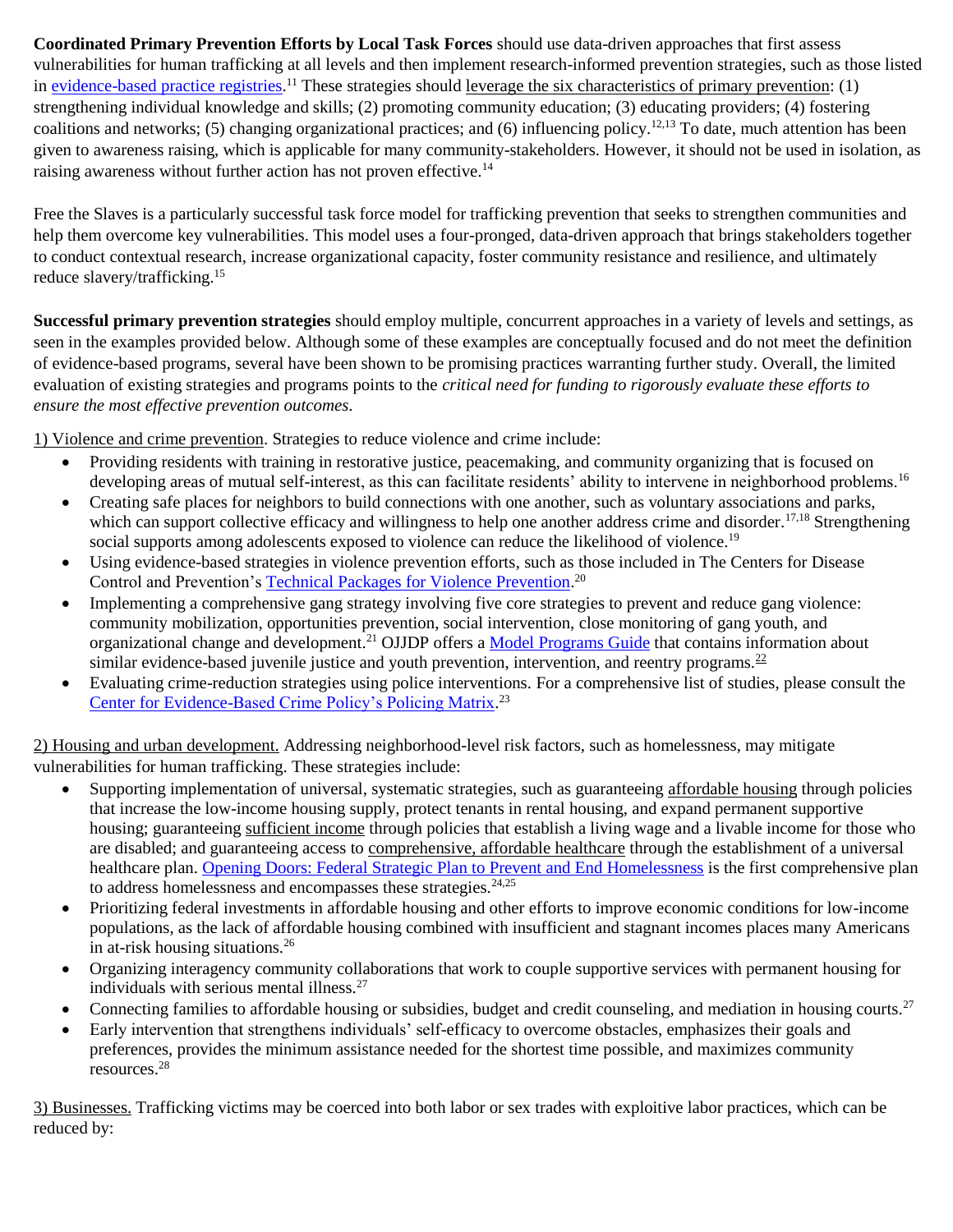- Conducting investigations of forced labor and assisting with prosecutions via workers' rights coalitions (e.g., the Coalition of Immokalee Workers, which was able to prevent labor trafficking on farms by educating workers about potential exploitation and provided subsequent legal support  $29$ ).
- Encouraging businesses and consumers to consult<http://slaveryfootprint.org/> $30$  and www.responsiblesourcingtool.org<sup>31</sup>.The Slavery Footprint group works to build awareness among individuals and businesses and create action against exploitation. This includes increasing their understanding of how they connect to modern-day slavery, encouraging companies to monitor and address slavery in their supply chains, and reward those companies with their purchase power. The Responsible Sourcing Tool introduces users to the issues and risks associated with human trafficking in supply chains and encourages users to explore the issues in more depth. For example, it contains a model compliance plan with downloadable templates to help companies combat trafficking in their global supply chains.

4) Healthcare. As trafficking victims interact with the healthcare system at all stages of their victimization, the healthcare workforce is an ideal space to identify and intervene with those at risk.<sup>32,33</sup> For example, up to 88% of trafficking victims report seeking health care at some point during their exploitation, including emergency care, primary care, psychiatry, dentistry, obstetrics and gynecology, and plastic surgery.<sup>34</sup> Strategies that can be implemented in the healthcare field include:

- Preparing health professionals to identify patients at risk for trafficking and refer those patients for services.<sup>33</sup> Moreover, some states have mandated training on trafficking as part of the credentialing process.<sup>35</sup> However, no trafficking trainings have measured patient outcomes or prevention of trafficking as an outcome.<sup>36</sup>
- Screening for youth substance use during pediatric well-child check-ups via a computerized questionnaire that assesses initiation and propensity to initiate substance use, since substance use disorder is a prominent trafficking risk factor. $37$
- Identifying vulnerabilities during visits to Emergency Departments and substance use treatment facilities and making referrals (e.g., housing; social support networks).<sup>38</sup>

5) Schools and child welfare. Trafficking vulnerabilities involving educational challenges and substance use can be targeted within the school setting. Further, attending to the economic and social needs of children targets fundamental vulnerabilities such as childhood abuse, family disruption, and child welfare involvement.<sup>39</sup> Examples of such strategies include:

- Preventing child maltreatment using evidence-based strategies such as those listed in The Centers for Disease Control and Prevention's [Essentials for Childhood: Steps to Create Safe, Stable, Nurturing Relationships and Environments](https://www.cdc.gov/violenceprevention/pdf/essentials_for_childhood_framework.pdf)<sup>40</sup>, which is based on the best evidence available.
- Youth programs that are designed to teach youth to recognize and effectively respond to signs of potential exploitation. These can be implemented in schools, organizations (e.g., detention centers, youth homes), child welfare systems, and juvenile justice systems.41-43 Although there is a great need to evaluate these educational approaches for youth, the Prevention Organized to Educate Children on Trafficking (PROTECT) program is one of the few that has demonstrated effectiveness and is one of the largest and most comprehensive.<sup>41</sup>
- Integrated Student Supports, which is a promising approach for improving education and lifetime earnings and involves promoting student success by removing barriers to achievement.<sup>44</sup>
- School-based behavioral interventions that improve socio-emotional wellbeing and teach coping skills.<sup>45,46,47</sup> These interventions can reduce the likelihood of substance abuse, reduce delinquent behavior, and improve educational achievement, all of which may mitigate risks of victimization. Providing resources for teachers to implement voluntarily could support such interventions.
- Surveillance of youth in unprotected areas such as school crossings or bus stops (e.g., cameras), which could monitor and prevent recruitment efforts, especially among vulnerable youth such as those with intellectual disabilities.<sup>48</sup>
- Safety planning with youth at risk of running away, which includes an individualized, practical plan of who to call when in danger and where to go to find safety. This approach would ensure that youth have the knowledge necessary to find safety should they find themselves in a dangerous or unfamiliar setting.<sup>10</sup>

*Prepared through the Research-to-Policy Collaboration* with the support of the *Society for Community Research and Action* and the following organizations. Authors: Elizabeth Long, Joan Reid, Jill McLeigh, Hanni Stoklosa, Erika Felix, & Taylor Scott.







*For more information: Contact [Taylor.Scott@research2policy.org.](mailto:Taylor.Scott@research2policy.org)* This statement is an official statement of The Society for Community Research and Action, Division 27 of the American Psychological Association, and does not represent the position of American Psychological Association or any of its other Divisions or subunits.